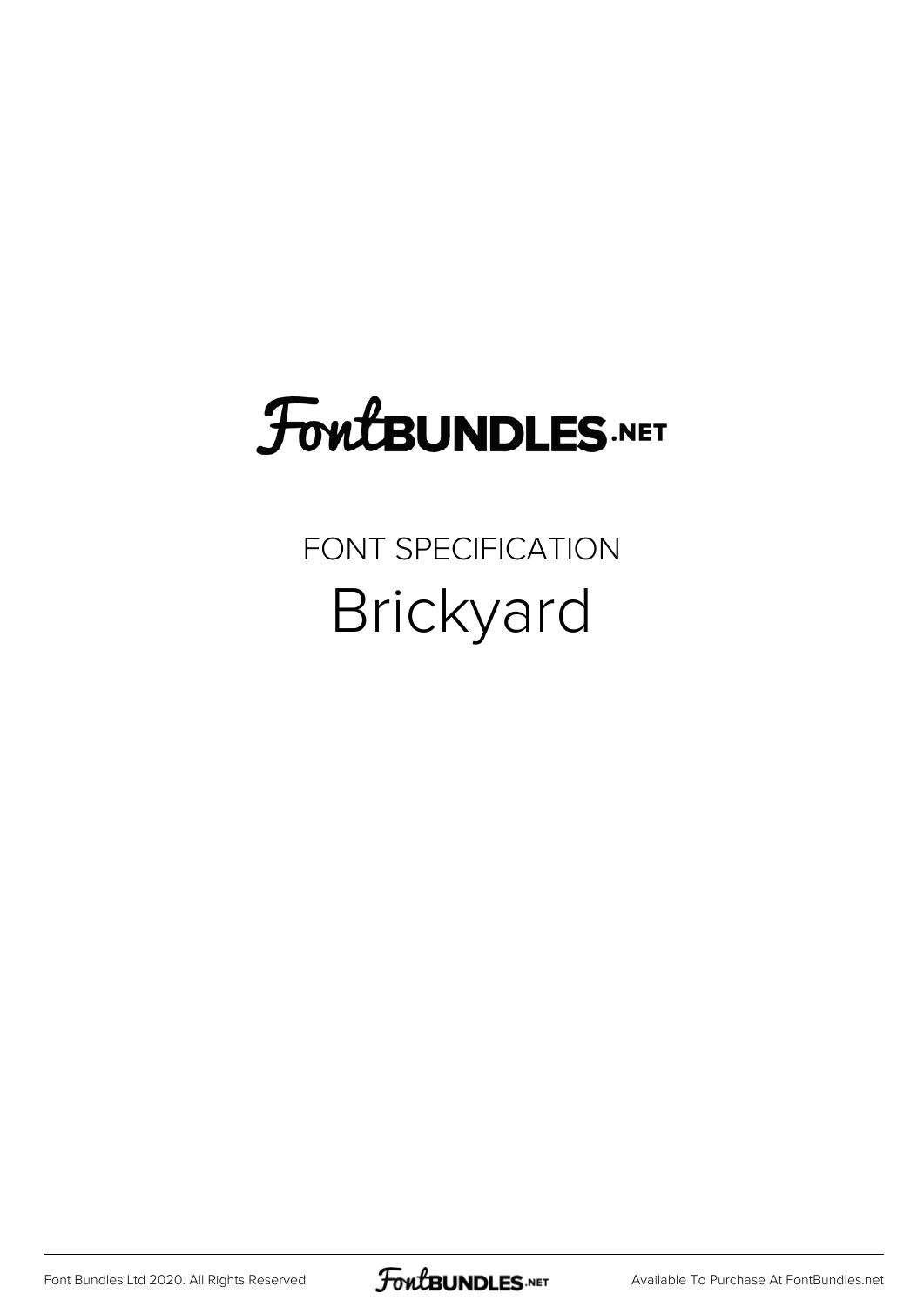#### Brickyard - Regular

**Uppercase Characters** 

## ABCOEFGHIOKLMNOPQRSTUVWX4Z

Lowercase Characters

# abcdefoniokImnoparstuvwxy  $\overline{\mathbf{2}}$

**Numbers** 

### 0123456789

Punctuation and Symbols

| $\overline{\mathfrak{l}}$ | $\bullet$ |                  | # \$ % & ' ( ) * + , - . : : ( = ) ? |  |  |                  |   |   |      |  |              |
|---------------------------|-----------|------------------|--------------------------------------|--|--|------------------|---|---|------|--|--------------|
|                           |           |                  |                                      |  |  |                  |   |   | $\}$ |  | $\mathbf{E}$ |
|                           |           | All Other Glyphs |                                      |  |  |                  |   |   |      |  |              |
|                           |           |                  |                                      |  |  | $\boldsymbol{A}$ | A | Æ |      |  |              |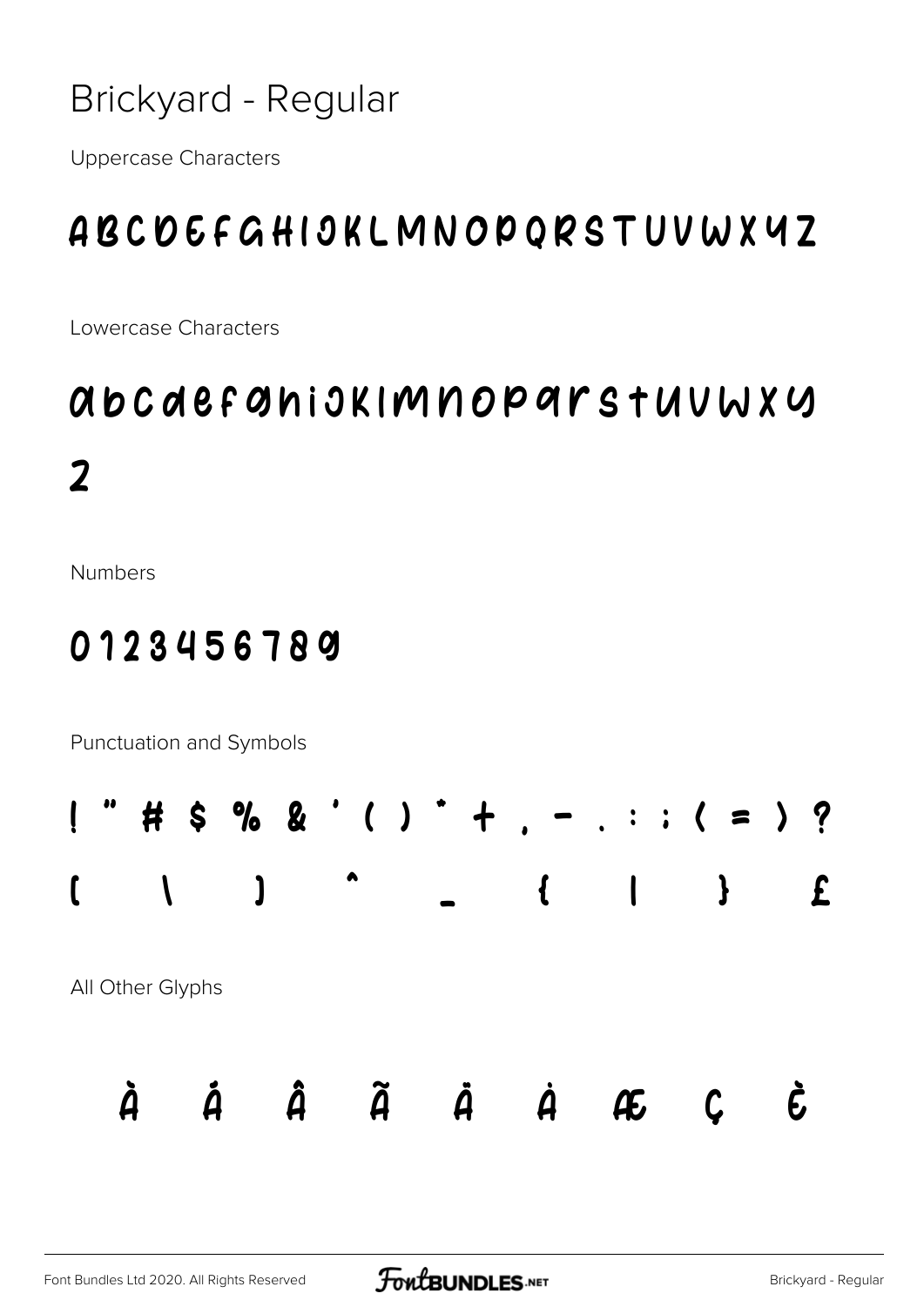|  | $\dot{E}$ $\dot{E}$ $\dot{E}$ i i i i i $\dot{D}$ $\tilde{N}$                                                                                            |  |  |  |
|--|----------------------------------------------------------------------------------------------------------------------------------------------------------|--|--|--|
|  | $\dot{\mathbf{o}}$ $\dot{\mathbf{o}}$ $\dot{\mathbf{o}}$ $\ddot{\mathbf{o}}$ $\dot{\mathbf{o}}$ $\dot{\mathbf{o}}$ $\dot{\mathbf{o}}$ $\dot{\mathbf{o}}$ |  |  |  |
|  | Ù Ý Þ 13 Ở Ở Ô Ở Ở                                                                                                                                       |  |  |  |
|  | à œu cè é ê è i i                                                                                                                                        |  |  |  |
|  | $\hat{\mathsf{r}}$ id $\tilde{\mathsf{n}}$ $\hat{\mathsf{o}}$ $\hat{\mathsf{o}}$ $\hat{\mathsf{o}}$ $\tilde{\mathsf{o}}$ $\tilde{\mathsf{o}}$            |  |  |  |
|  | O Ù Ú Û Û Ú Ú Ý Þ Ú Ł                                                                                                                                    |  |  |  |
|  | $\begin{array}{ccccccccccccccccc}\n t & \text{CE} & \text{CE} & \text{CE} & \text{S} & \text{S} & \text{C} & \text{C}\n\end{array}$                      |  |  |  |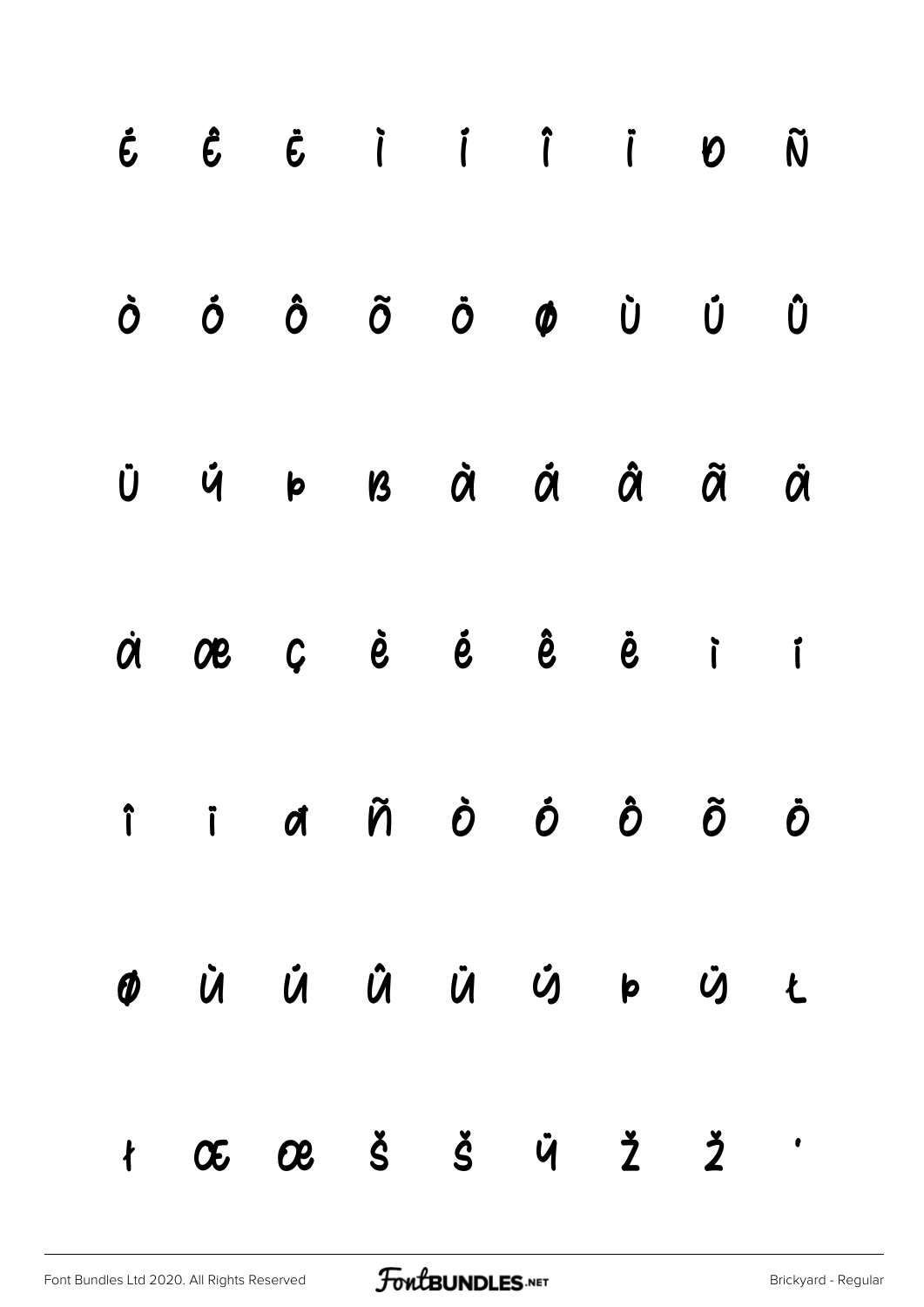| $\pmb{\delta}$ | $\bullet$ | $\bullet\bullet$ | $\bullet$ $\bullet$ $\bullet$ $\bullet$ $\bullet$ $\bullet$                             |   |           | ron          |
|----------------|-----------|------------------|-----------------------------------------------------------------------------------------|---|-----------|--------------|
|                | re ren    |                  | 18 IS IG ICS KL KL KLS                                                                  |   |           |              |
| KO             |           |                  | KO KE KO KO FO FR FU FU                                                                 |   |           |              |
|                |           |                  | FM FA FC FF FH FC LQ LR                                                                 |   |           | $\mathbf{S}$ |
| <u> ଏ</u>      |           |                  | <b>The US OF SIDE CONTROLLER CONTROLLER CONTROLLER CONTROLLER CONTROLLER CONTROLLER</b> |   |           | <b>24</b>    |
| 52             |           |                  | KO KE KH KW KW KO                                                                       |   | <b>SK</b> | <b>29</b>    |
| <b>20</b>      |           |                  | 24 da ee F 00                                                                           | m | SS        | $\Vert$      |